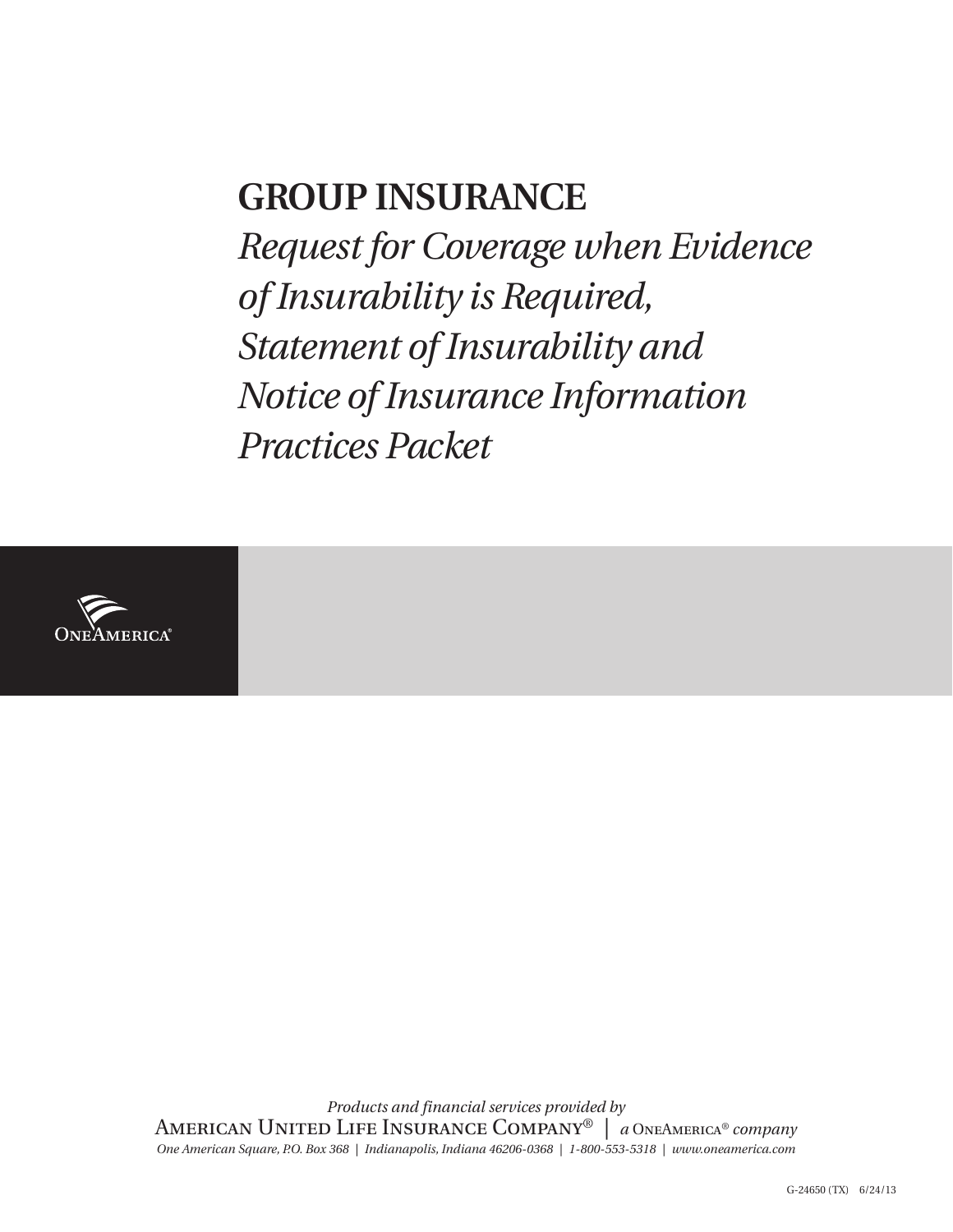(to be submitted with Statement of Insurability)

*Products and financial services provided by American United Life Insurance Company® a* OneAmerica*® company One American Square P.O. Box 6123 Indianapolis, IN 46206-6123 (800) 553-5318*



**Please read the following instructions for completing this form for coverage on yourself or your dependents, if any, for an amount of coverage above the Guaranteed Issue Amount, for coverage as a Late Enrollee, or for a change (increase or decrease) in current coverage:**

- 1. Please **fully and accurately complete** pages 2 and 3 and the separate Statement of Insurability form. **Seek assistance** from your employer for salary definition and coverage options. Incomplete information will result in a delay of processing and, if approved, the date coverage can begin.
- 2. **Your Signature and date** are required on page 3 of this Request for Coverage. **Signatures and dates** are required on the separate Statement of Insurability form for you and your dependents (if applying for dependent coverage).
- 3. **Retain** a copy of all pages for your reference and records.
- 4. Please **mail, fax, or email** completed, signed, and dated pages 2 and 3 and the separate Statement of Insurability form to American United Life Insurance Company® ("Insurer") at the address below:

**American United Life Insurance Company® Attn: Employee Benefits Division P.O. Box 6123 Indianapolis, IN 46206-6123** 1-888-285-1565 (Fax) GroupContactCenter@OneAmerica.com

**Note: Any coverage applied for which requires evidence of insurability will not become effective unless approved and an effective date is assigned by the Insurer, regardless of whether payroll deductions have begun or premium has been submitted to the Insurer. The Insurer has the right to decline coverage for any applicant based on unsatisfactory evidence of insurability. The Insurer is not liable for any loss commencing prior to the date of approval of coverage or change in coverage.**

# **Notices Affecting Coverages**

# **IMPORTANT NOTICE CONCERNING STATEMENTS IN THE APPLICATION FORMS FOR THE INSURED'S GROUP INSURANCE.**

Please read the notices attached to the Enrollment Form and the insurance contract issued to your employer. If you did not receive a copy of either form, your employer can provide a copy of your Enrollment Form and/or a copy of the employer's insurance contract following written request. Omissions or misstatements in this Request for Coverage, the Enrollment Form and/or Statement of Insurability form may cause an otherwise valid claim to be denied. Carefully check the forms and write to the Insurer within 10 calendar days of submitting this Request for Coverage if any information communicated to the Insurer changes or is not correct and complete. Any insurance coverage will be issued on the basis that the answers to all questions and any other information submitted to the Insurer is correct and complete.

# **Fraud Notice**

Any person who knowingly presents a false or fraudulent claim for payment of a loss or benefit or knowingly presents false information in an application for insurance may be guilty of a crime and may be subject to fines and confinement in prison.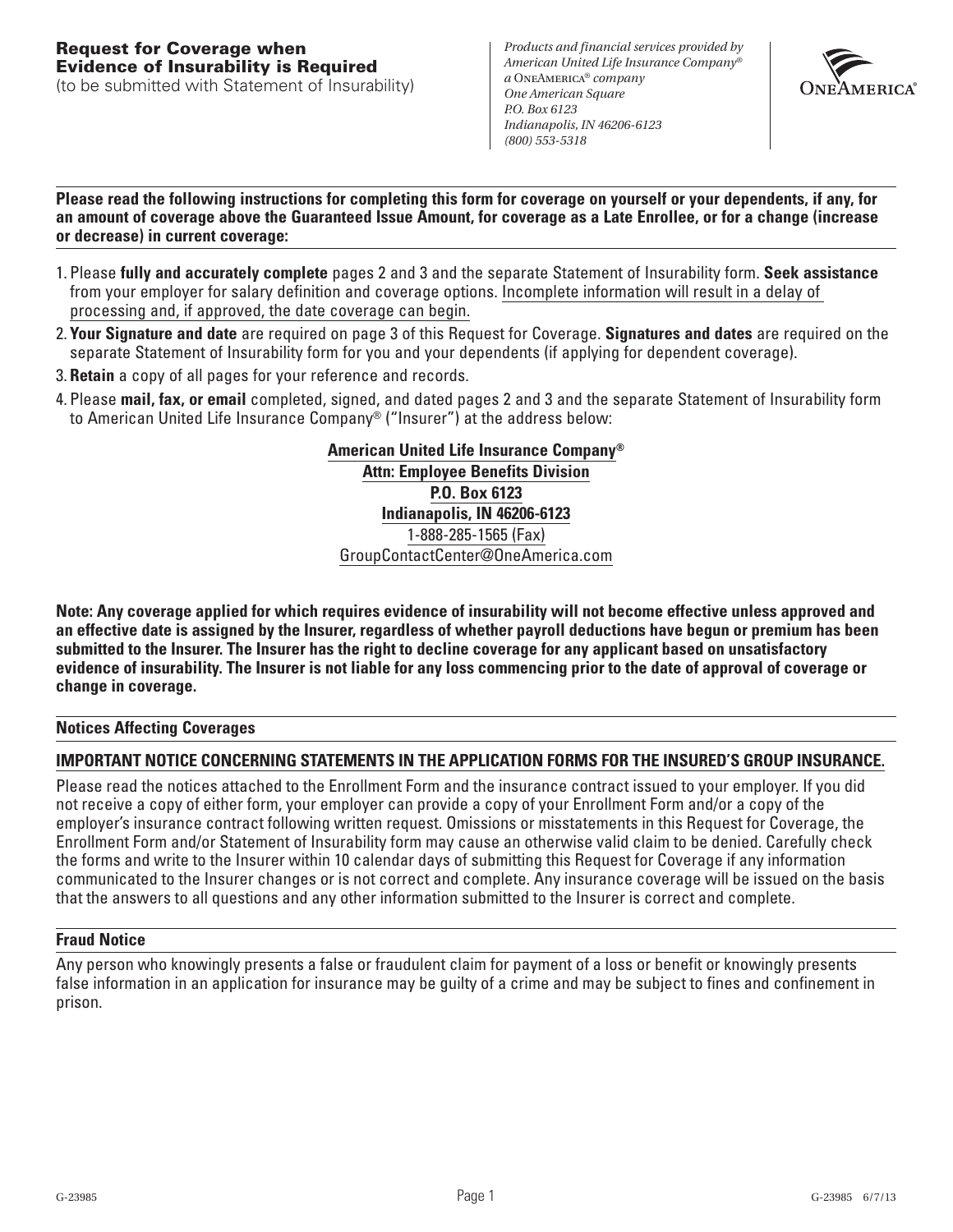# **Request for Coverage when Evidence of Insurability is Required**

(to be submitted with Statement of Insurability)

*Products and financial services provided by American United Life Insurance Company® a* OneAmerica*® company One American Square P.O. Box 6123 Indianapolis, IN 46206-6123 (800) 553-5318*



## **A. Employer/Employee Identification**

|                                                      | (Note: Any missing information on this Request for Coverage will delay processing and the potential effective date.) |                 |                                       |                            |        |
|------------------------------------------------------|----------------------------------------------------------------------------------------------------------------------|-----------------|---------------------------------------|----------------------------|--------|
| 1. Name of Employer:<br><b>HOOD COUNTY</b>           |                                                                                                                      |                 | 2. Group Number:<br>00615770-0000-000 |                            |        |
| 3. Employee Name (Last, First, Middle):              |                                                                                                                      |                 | 4. Gender:                            | Male                       | Female |
| 5. Home Address:<br>City:                            |                                                                                                                      |                 | State:                                |                            | Zip:   |
| 6. Date of Birth:                                    | 7. Occupation:                                                                                                       |                 |                                       | 8. State/Country of Birth: |        |
| 9. Home Phone:                                       | 10. Work Phone:                                                                                                      | 11. Cell Phone: |                                       |                            |        |
| 12. Social Security Number:                          | 13. Date of hire with above employer:                                                                                |                 | 14. # of hours worked per week:       |                            |        |
| Single<br>15. Marital Status:<br>I.                  | Married<br><b>Domestic Partner</b><br>Civil Union                                                                    |                 |                                       |                            |        |
|                                                      | 16. Annual Salary (Please contact your employer for assistance with amount per contract definition): \$              |                 |                                       |                            | / vr.  |
| 17. Email address where the Insurer may contact you: |                                                                                                                      |                 |                                       |                            |        |

# **B. Coverage or Change Being Requested**

Check all coverages or changes being requested and provide full and complete information regarding coverage amount(s)/option(s) being requested, as well as current coverage amount(s)/option(s) in force. Consult your employer for assistance with coverage amounts, class, option numbers, elimination periods, salary multiples, or percentages being requested. Requests for Coverage not offered under the Insurer's contract will not be approved. Coverage can not be less than the minimum or more than the maximum amount allowed under the contract. Payroll deductions or premium payments greater than the amount owed will not result in additional coverage. Payroll deductions prior to the Insurer's approval should be discontinued and will not be a substitute for the Insurer's approval of coverage.

Timely applications for amounts in excess of Guaranteed Issue Amount, as well as late applications and changes in coverage require completion of the Statement of Insurability form. "Coverage Amount Applying for" includes the Current Coverage Amount plus the amount of the desired increase, i.e., if \$100,000 is the Current Coverage Amount and you're asking for \$50,000 additional. "Coverage Amount Applying for" should be shown as \$150,000.

Timely applications are those made at time of first initial enrollment. Late applications or change requests are those made outside of the first initial enrollment.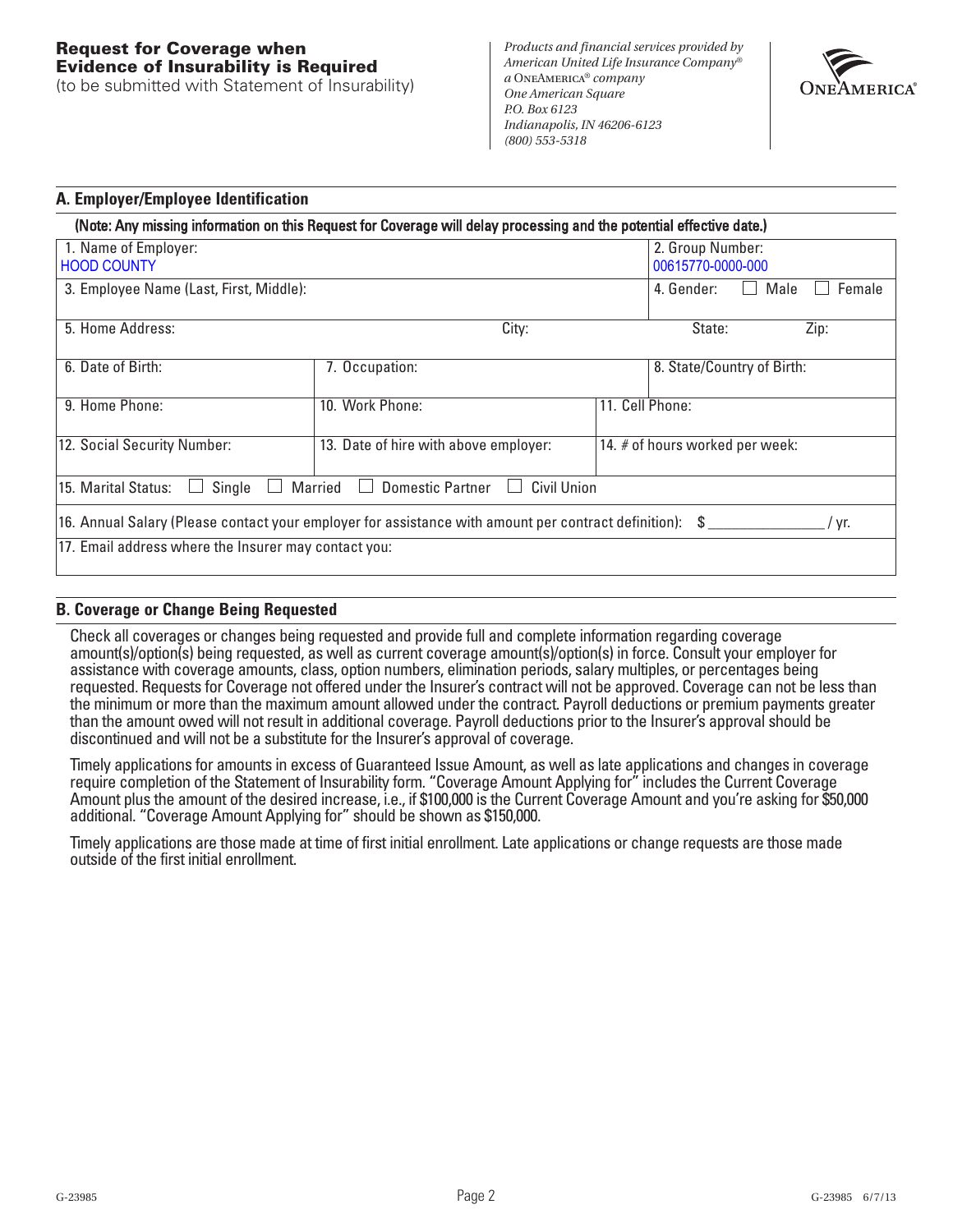# **B. Coverage or Change Being Requested (continued)**

| <b>Employee:</b>                                                                                                                                                                                                                 |                                                                                                                                                                                                                                                                                                                     |                                                                                            |
|----------------------------------------------------------------------------------------------------------------------------------------------------------------------------------------------------------------------------------|---------------------------------------------------------------------------------------------------------------------------------------------------------------------------------------------------------------------------------------------------------------------------------------------------------------------|--------------------------------------------------------------------------------------------|
| <b>Coverage Election</b>                                                                                                                                                                                                         | Current Coverage Amount/Option in Force                                                                                                                                                                                                                                                                             | Coverage Amount/Option Applying for                                                        |
| Basic Term Life/AD&D*                                                                                                                                                                                                            | /Option $#$<br>$\sim$                                                                                                                                                                                                                                                                                               | \$<br>/Option $#$<br>$\Box$ Timely<br>Change<br>$\Box$ Late                                |
| $\Box$ Supplemental Term Life/AD&D*                                                                                                                                                                                              | $10$ ption #<br>$\sim$                                                                                                                                                                                                                                                                                              | $\mathsf{\$}$<br>/Option $#$<br>$\Box$ Timely<br>$\Box$ Late<br>Change                     |
| $\Box$ Short Term Disability                                                                                                                                                                                                     | $\sim$                                                                                                                                                                                                                                                                                                              | $\mathbb{S}$<br>/Option $#$<br>$\Box$ Timely<br>Late<br>Change                             |
| $\Box$ Long Term Disability                                                                                                                                                                                                      | $\mathbb{S}$<br>$/$ Option #                                                                                                                                                                                                                                                                                        | \$<br>/Option $#$<br>$\Box$ Late<br>Timely<br>Change                                       |
| $\Box$ Voluntary Term Life/AD&D*                                                                                                                                                                                                 | Life $\frac{1}{2}$ /Option $\frac{1}{2}$<br>$AD&D$ \$ /Option #                                                                                                                                                                                                                                                     | Life \$<br>/Option $#_$<br>AD&D\$<br>/Option $#$<br>$\Box$ Timely<br>Change<br>$\Box$ Late |
| $\Box$ Voluntary Disability Short Term                                                                                                                                                                                           | $\mathbb{S}$<br>$10$ ption #                                                                                                                                                                                                                                                                                        | \$<br>/Option $#$<br>Timely<br>Change<br>$\Box$ Late                                       |
| $\Box$ Voluntary Disability Long Term                                                                                                                                                                                            | $\sqrt{0}$ ption #<br>$\sim$                                                                                                                                                                                                                                                                                        | \$<br>/Option $#$<br>Change<br>$\Box$ Timely<br>$\Box$ Late                                |
| $\overline{\phantom{a}}$<br><b>Voluntary Disability Short Term</b><br>Premier - 66 2/3% of Salary (Option 1)<br>\$100 max/week (Option 2)<br>\$200 max/week (Option 3)<br>\$350 max/week (Option 4)<br>\$500 max/week (Option 5) | $\sqrt{0}$ ption #<br>$\sim$                                                                                                                                                                                                                                                                                        | \$<br>/Option $#$<br>Change<br>Timely<br>$\Box$ Late                                       |
| CorePLUS Short Term Disability (Core only)                                                                                                                                                                                       | $\frac{1}{2}$ $\frac{1}{2}$ $\frac{1}{2}$ $\frac{1}{2}$ $\frac{1}{2}$ $\frac{1}{2}$ $\frac{1}{2}$ $\frac{1}{2}$ $\frac{1}{2}$ $\frac{1}{2}$ $\frac{1}{2}$ $\frac{1}{2}$ $\frac{1}{2}$ $\frac{1}{2}$ $\frac{1}{2}$ $\frac{1}{2}$ $\frac{1}{2}$ $\frac{1}{2}$ $\frac{1}{2}$ $\frac{1}{2}$ $\frac{1}{2}$ $\frac{1}{2}$ | $\mathbb{S}$<br>/Option $#$<br>Timely<br>Change<br>Late                                    |
| CorePLUS Long Term Disability (Core only)                                                                                                                                                                                        | $\mathbb{S}$<br>/Option $#$                                                                                                                                                                                                                                                                                         | \$<br>/Option $#$<br>$\Box$<br>Timely<br>$\Box$ Late<br>Change                             |
| <b>CorePLUS Short Term Disability (PLUS)</b>                                                                                                                                                                                     | $\mathbb{S}$                                                                                                                                                                                                                                                                                                        | \$<br>/Option $#$<br>Timely<br>$\Box$ Late<br>Change                                       |
| $\Box$ CorePLUS Long Term Disability (PLUS)                                                                                                                                                                                      | $1$ (Option #<br>$\mathbb{S}$                                                                                                                                                                                                                                                                                       | \$<br>/Option $#$<br>Timely<br>Change<br>$\Box$ Late                                       |
| Whole Life (must also complete Application<br>for Life Insurance and Statement of<br>Insurability)                                                                                                                               | $\sim$<br>$10$ ption #                                                                                                                                                                                                                                                                                              | \$<br>/Option $#$<br>Timely<br>Change<br>Late                                              |
| Lump Sum Disability                                                                                                                                                                                                              | /Option $#$<br>$\mathbb{S}$                                                                                                                                                                                                                                                                                         | \$<br>/Option $#$<br>Timely<br>Change<br>$\Box$ Late                                       |

\*AD&D amounts are available only if AUL is offering this Option. Unless otherwise offered by AUL in the contract, the coverage amounts for Voluntary Life/AD&D will mirror each other.

**Dependent:**

| Coverage Election                                                                                         | Current Coverage Amount/Option in Force | Coverage Amount/Option Applying for     |
|-----------------------------------------------------------------------------------------------------------|-----------------------------------------|-----------------------------------------|
| <b>Basic Dependent Life/AD&amp;D</b><br>$\Box$ Spouse $\Box$ Children $\Box$ Spouse and Children $\vert$  | /Option $#$                             | /Option $#$<br>Change<br>Timely<br>Late |
| $\Box$ Supplemental Term Life/AD&D<br>$\Box$ Spouse $\ \Box$ Children $\ \Box$ Spouse and Children $\mid$ | /Option $#$                             | /Option $#$<br>Change<br>Timely<br>Late |
| <b>Voluntary Term Life/AD&amp;D</b><br>$\Box$ Spouse $\Box$ Children $\Box$ Spouse and Children $\vert$   | /Option $#$                             | /Option $#$<br>Change<br>Timely<br>Late |

The undersigned: 1) represents that the information provided herein is true and complete to the best of my knowledge and belief; 2) certifies the information in this Request for Coverage form, the Enrollment form and the Statement of Insurability form was read and understood prior to the completion of this form; 3) has retained a copy of the notices and materials supplied by the Insurer for my records; and 4) has retained a copy of this form, as well as any other documents provided to or by the Insurer related to this Request for Coverage.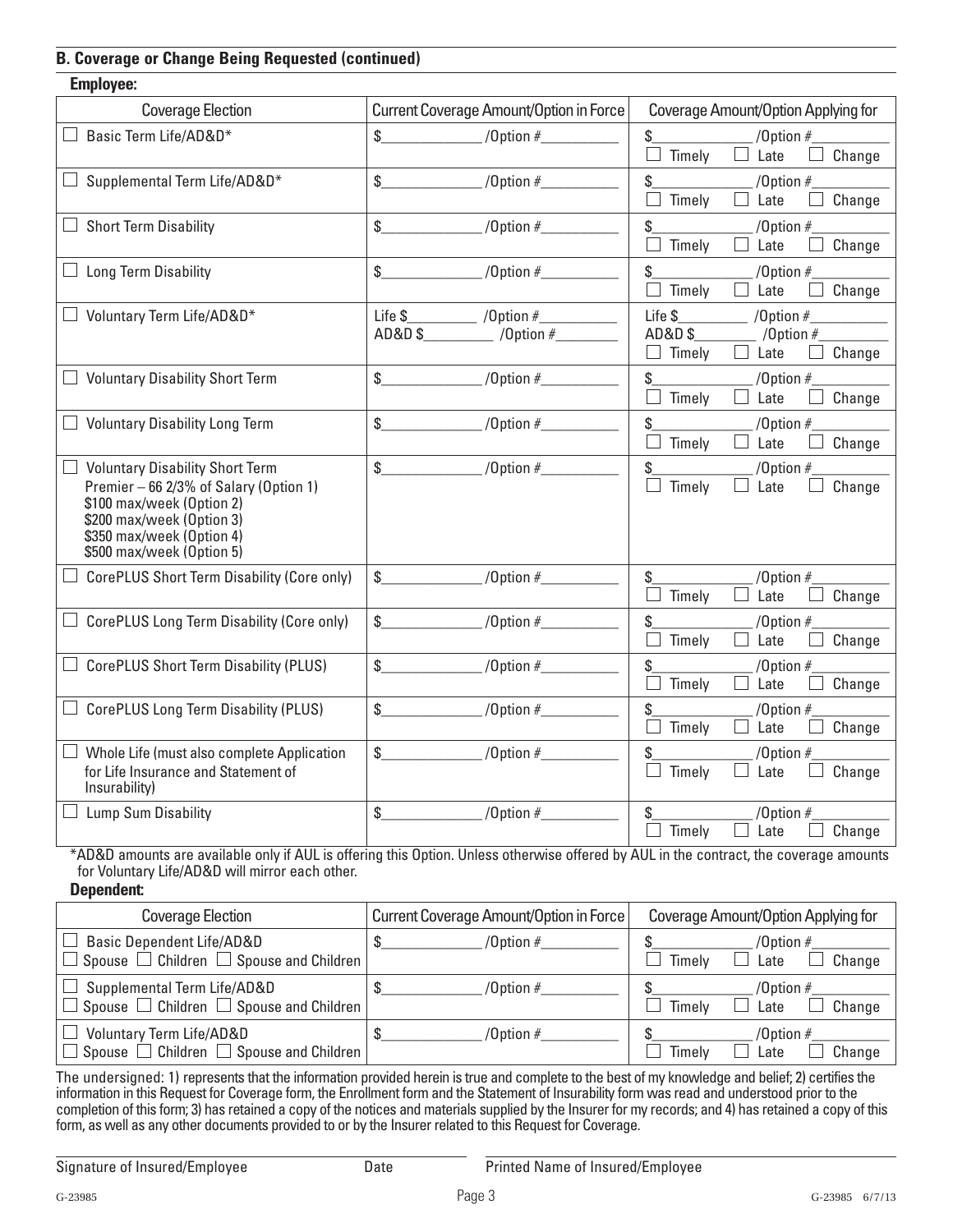*American United Life Insurance Company® a* OneAmerica*® company One American Square, P.O. Box 6123 Indianapolis, IN 46206-6123 1-800-553-5318 www.oneamerica.com*



- Any person who knowingly presents a false or fraudulent claim for payment of a loss or benefit or knowingly presents false information in an application for insurance may be guilty of a crime and may be subject to fines and confinement in prison.
- **Alabama:** Any person who knowingly presents a false or fraudulent claim for payment of a loss or benefit or who knowingly presents false information in an application for insurance is guilty of a crime and may be subject to restitution fines or confinement in prison, or any combination thereof.
- **Colorado:** It is unlawful to knowingly provide false, incomplete, or misleading facts or information to an insurance company for the purpose of defrauding or attempting to defraud the company. Penalties may include imprisonment, fines, denial of insurance, and civil damages. Any insurance company or agent of an insurance company who knowingly provides false, incomplete, or misleading facts or information to a policyholder or claimant for the purpose of defrauding or attempting to defraud the policyholder or claimant with regard to a settlement or award payable from insurance proceeds shall be reported to the Colorado division of insurance within the department of regulatory agencies.
- **District of Columbia:** WARNING: It is a crime to provide false or misleading information to an insurer for the purpose of defrauding the insurer or any other person. Penalties include imprisonment and/or fines. In addition, an insurer may deny insurance benefits if false information materially related to a claim was provided by the applicant.
- **Florida:** Any person who knowingly and with intent to injure, defraud, or deceive any insurer files a statement of claim or an application containing any false, incomplete, or misleading information is guilty of a felony of the third degree.
- **Kentucky:** Any person who knowingly and with intent to defraud any insurance company or other person files an application for insurance containing any materially false information or conceals, for the purpose of misleading, information concerning any fact material thereto commits a fraudulent insurance act, which is a crime.
- **Louisiana and Rhode Island:** Any person who knowingly presents a false or fraudulent claim for payment of a loss or benefit or knowingly presents false information in an application for insurance is guilty of a crime and may be subject to fines and confinement in prison.
- **Maine:** Any person who knowingly provides false, incomplete or misleading information to an insurance company for the purpose of defrauding the company commits a crime. Penalties may include imprisonment, fines or denial of insurance benefits.
- **Maryland:** Any person who knowingly or willfully presents a false or fraudulent claim for payment of a loss or benefit or who knowingly or willfully presents false information in an application for insurance or knowingly or willfully fails to provide material information in connection with the person's eligibility or continued eligibility for benefits under a disability insurance policy, is guilty of a crime and may be subject to fines and confinement in prison.
- **New Jersey:** Any person who includes any false or misleading information on any application for an insurance policy is subject to criminal and civil penalties.
- **New Mexico:** Any person who knowingly presents a false or fraudulent claim for payment of a loss or benefit or knowingly presents false information in an application for insurance is guilty of a crime and may be subject to civil fines and criminal penalties.
- **Ohio:** Any person who, with intent to defraud or knowing that he is facilitating a fraud against an insurer, submits an application or files a claim containing a false or deceptive statement is guilty of insurance fraud.
- **Oklahoma:** Any person who knowingly, and with intent to injure, defraud or deceive any insurer, makes any claim for the proceeds of an insurance policy containing any false, incomplete or misleading information is guilty of a felony.
- **Pennsylvania:** Any person who knowingly and with intent to defraud any insurance company or other person files an application for insurance or statement of claim containing any materially false information or conceals for the purpose of misleading, information concerning any fact material thereto commits a fraudulent insurance act, which is a crime and subjects such person to criminal and civil penalties.
- **Tennessee, Virginia and Washington:** It is a crime to knowingly provide false, incomplete, or misleading information to an insurance company for the purpose of defrauding the company. Penalties include imprisonment, fines, and denial of insurance benefits.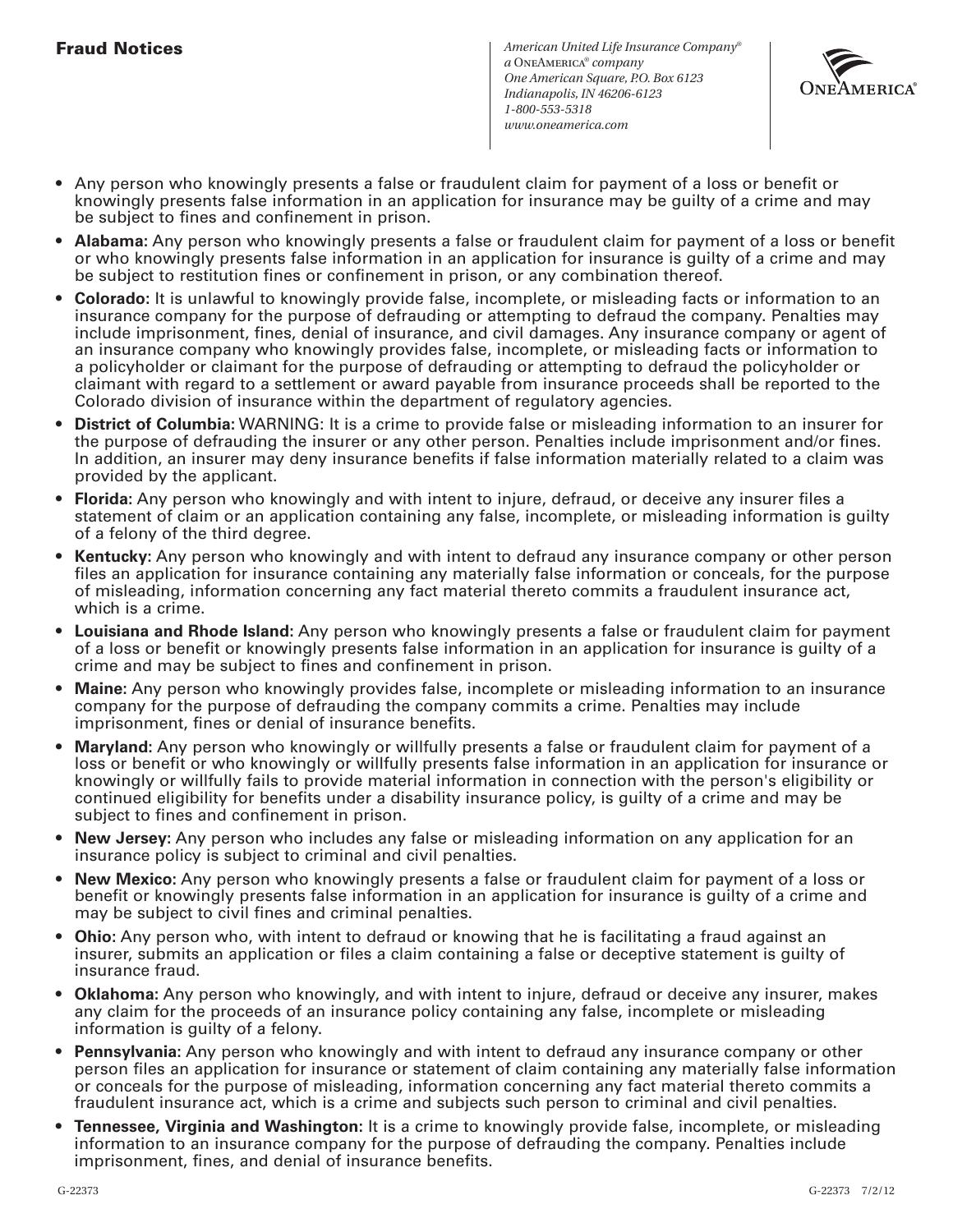*Products and financial services provided by American United Life Insurance Company® a* OneAmerica*® company One American Square, P.O. Box 368 Indianapolis, IN 46206-0368 1-800-553-5318*



| Section A: Proposed Insured (complete Statement of Insurability)                                                                                                                                                                         |                                                                                                            |                                 |                                                                                                                                  |                                                                |
|------------------------------------------------------------------------------------------------------------------------------------------------------------------------------------------------------------------------------------------|------------------------------------------------------------------------------------------------------------|---------------------------------|----------------------------------------------------------------------------------------------------------------------------------|----------------------------------------------------------------|
|                                                                                                                                                                                                                                          |                                                                                                            |                                 |                                                                                                                                  |                                                                |
|                                                                                                                                                                                                                                          |                                                                                                            |                                 |                                                                                                                                  |                                                                |
|                                                                                                                                                                                                                                          | Height __________ ft. _________ in. Weight _________ Ibs. □ Gained □ Lost ________ Ibs. In Past Year       |                                 |                                                                                                                                  |                                                                |
| Spouse and/or Child(ren) must complete Statement of Insurability if requesting Group Coverage.                                                                                                                                           |                                                                                                            |                                 |                                                                                                                                  |                                                                |
| Spouse/Partner Name (Last, First, Middle)                                                                                                                                                                                                | Gender $\Box$ M $\Box$ F Birth Date $\_\_\_\_\_\_\$ Birth Place $\_\_\_\_\_\_\_\_\_\_\_\_\_\_\_\_\_\_\_\_$ |                                 |                                                                                                                                  |                                                                |
|                                                                                                                                                                                                                                          |                                                                                                            |                                 |                                                                                                                                  |                                                                |
|                                                                                                                                                                                                                                          |                                                                                                            |                                 |                                                                                                                                  |                                                                |
| Child Name (Last, First)                                                                                                                                                                                                                 | Gender $\Box$ M $\Box$ F Birth Date $\Box$ Birth Place $\Box$                                              |                                 |                                                                                                                                  |                                                                |
|                                                                                                                                                                                                                                          | Height ____________ Weight ______________ Authorized to Reside in U.S. $\Box$ Yes $\Box$ No                |                                 |                                                                                                                                  |                                                                |
| Child Name (Last, First)                                                                                                                                                                                                                 |                                                                                                            |                                 |                                                                                                                                  |                                                                |
|                                                                                                                                                                                                                                          |                                                                                                            |                                 |                                                                                                                                  |                                                                |
|                                                                                                                                                                                                                                          | Height ___________ Weight _____________ Authorized to Reside in U.S. $\Box$ Yes $\Box$ No                  |                                 |                                                                                                                                  |                                                                |
| Child Name (Last, First)                                                                                                                                                                                                                 |                                                                                                            |                                 |                                                                                                                                  |                                                                |
|                                                                                                                                                                                                                                          |                                                                                                            |                                 |                                                                                                                                  |                                                                |
|                                                                                                                                                                                                                                          |                                                                                                            |                                 |                                                                                                                                  |                                                                |
| Child Name (Last, First)                                                                                                                                                                                                                 |                                                                                                            |                                 |                                                                                                                                  |                                                                |
|                                                                                                                                                                                                                                          | Height ___________ Weight ______________ Authorized to Reside in U.S. □ Yes □ No                           |                                 |                                                                                                                                  |                                                                |
|                                                                                                                                                                                                                                          |                                                                                                            |                                 |                                                                                                                                  |                                                                |
| <b>Underwriting Information</b><br><b>Section B: Health Questions</b>                                                                                                                                                                    |                                                                                                            |                                 |                                                                                                                                  |                                                                |
|                                                                                                                                                                                                                                          |                                                                                                            |                                 |                                                                                                                                  |                                                                |
| 1. Within the past 7 years, has any applicant for insurance been diagnosed as having or been treated by a physician or medical                                                                                                           |                                                                                                            |                                 |                                                                                                                                  |                                                                |
|                                                                                                                                                                                                                                          |                                                                                                            |                                 |                                                                                                                                  |                                                                |
| professional, tested positive for the presence of, or taken prescribed medicine for the following: (Circle conditions that apply<br>in multi-condition questions, and provide full details to any "yes" response in Section 4.)          |                                                                                                            |                                 |                                                                                                                                  |                                                                |
|                                                                                                                                                                                                                                          |                                                                                                            | <b>Proposed</b>                 | <b>Spouse</b>                                                                                                                    | <b>Children</b>                                                |
|                                                                                                                                                                                                                                          |                                                                                                            | <b>Insured</b>                  |                                                                                                                                  |                                                                |
| a. Cancer, malignancy, or tumor of any kind?                                                                                                                                                                                             |                                                                                                            |                                 | $\Box$ Yes $\Box$ No $\Box$ Yes $\Box$ No $\Box$ Yes $\Box$ No<br>$\Box$ Yes $\Box$ No $\Box$ Yes $\Box$ No $\Box$ Yes $\Box$ No |                                                                |
| b. Diabetes, thyroid, or other glandular disorder?<br>c. Chest pain, angina, or heart attack; heart disease/disorder or murmur,                                                                                                          |                                                                                                            |                                 | $\Box$ Yes $\Box$ No $\Box$ Yes $\Box$ No $\Box$ Yes $\Box$ No                                                                   |                                                                |
| peripheral vascular disease, elevated cholesterol or triglycerides?                                                                                                                                                                      |                                                                                                            |                                 | $\Box$ Yes $\Box$ No $\Box$ Yes $\Box$ No $\Box$ Yes $\Box$ No                                                                   |                                                                |
| d. High blood pressure or hypertension?<br>e. Anemia, bleeding disorder, clotting disorder or other blood disease or disorders? $\Box$ Yes $\Box$ No $\Box$ Yes $\Box$ No $\Box$ Yes $\Box$ No                                           |                                                                                                            |                                 |                                                                                                                                  |                                                                |
| f. Neurological or brain disorder, seizures, epilepsy, paralysis, multiple sclerosis,                                                                                                                                                    |                                                                                                            |                                 |                                                                                                                                  |                                                                |
| ALS or Lou Gehrig's disease, Parkinson's disease, Alzheimer's, other forms of<br>dementia/cognitive disorders?                                                                                                                           |                                                                                                            |                                 |                                                                                                                                  | $\Box$ Yes $\Box$ No $\Box$ Yes $\Box$ No $\Box$ Yes $\Box$ No |
| g. Stomach or intestinal disorder, Crohn's, irritable bowel disorder, diverticulitis,<br>GERD/reflux?                                                                                                                                    |                                                                                                            |                                 | $\Box$ Yes $\Box$ No $\Box$ Yes $\Box$ No $\Box$ Yes $\Box$ No                                                                   |                                                                |
| h. Stroke or transient ischemic attack (TIA)?                                                                                                                                                                                            |                                                                                                            | Yes $\Box$ No $\Box$ Yes $\Box$ |                                                                                                                                  | $No \Box Yes \Box No$                                          |
| i. Kidney, urinary bladder, gallbladder, pancreas, liver disorder or hepatitis?                                                                                                                                                          |                                                                                                            | Yes $\Box$ No $\Box$ Yes $\Box$ |                                                                                                                                  | $No \Box Yes \Box No$                                          |
| j. Psychological, psychiatric, or emotional disorder, depression, anxiety, stress?                                                                                                                                                       |                                                                                                            |                                 | $\Box$ Yes $\Box$ No $\Box$ Yes $\Box$ No $\Box$ Yes $\Box$ No                                                                   |                                                                |
| k. Lung or respiratory disorder/disease, shortness of breath, asthma?                                                                                                                                                                    |                                                                                                            |                                 | $\Box$ Yes $\Box$ No $\Box$ Yes $\Box$ No $\Box$ Yes $\Box$ No                                                                   |                                                                |
| I. Neuromuscular, musculoskeletal disorders, lupus, arthritis, neck-, back-, knee-<br>or foot disorders, other joint disorder, fibromyalgia, or chronic fatigue syndrome? $\Box$ Yes $\Box$ No $\Box$ Yes $\Box$ No $\Box$ Yes $\Box$ No |                                                                                                            |                                 |                                                                                                                                  |                                                                |
| m. Skin or lymph node disorders?                                                                                                                                                                                                         |                                                                                                            |                                 | $\Box$ Yes $\Box$ No $\Box$ Yes $\Box$ No $\Box$ Yes $\Box$ No                                                                   |                                                                |
| n. Eye, ear, nose, mouth, or throat disorders?                                                                                                                                                                                           |                                                                                                            |                                 | Yes $\Box$ No $\Box$ Yes $\Box$ No $\Box$ Yes $\Box$ No                                                                          |                                                                |
| o. Human Immunodeficiency Virus (HIV), Acquired Immune Deficiency<br>Syndrome (AIDS), or AIDS Related Complex (ARC), or any immune deficiency<br>related disorders?                                                                      |                                                                                                            |                                 | $\Box$ Yes $\Box$ No $\Box$ Yes $\Box$ No $\Box$ Yes $\Box$ No                                                                   |                                                                |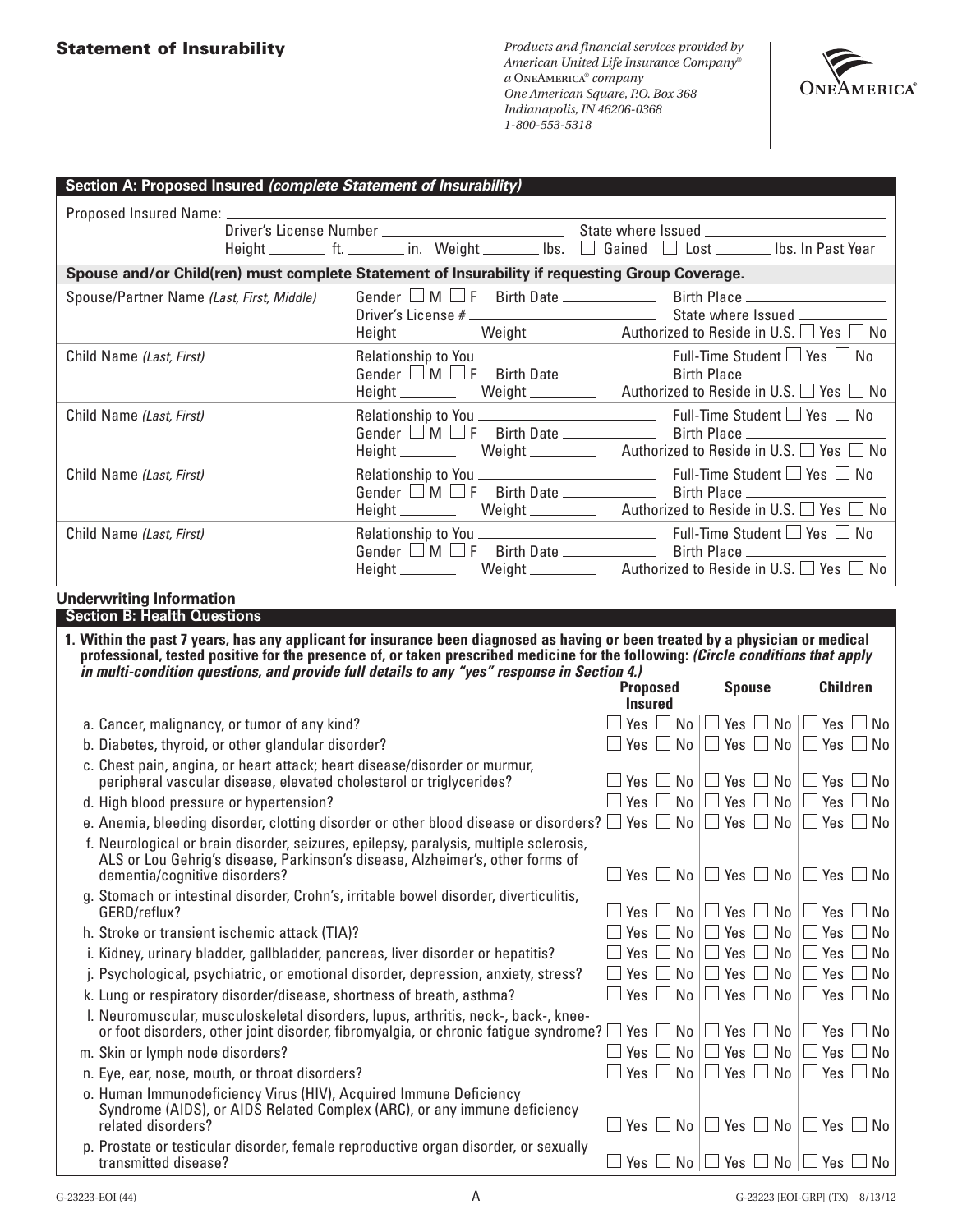# **Section B: Health Questions** *(continued)*

| 2. Within the past 5 years, has any applicant for insurance: <i>(Circle information that applies in multi-part questions, and provide full</i> |  |
|------------------------------------------------------------------------------------------------------------------------------------------------|--|
| details to any "yes" response in Section 4.)                                                                                                   |  |

|                                                                                                                                                                                                                                                                   |              |                                                                                  |      | <b>Proposed</b><br><b>Insured</b> | <b>Spouse</b>                                                  | <b>Children</b> |  |
|-------------------------------------------------------------------------------------------------------------------------------------------------------------------------------------------------------------------------------------------------------------------|--------------|----------------------------------------------------------------------------------|------|-----------------------------------|----------------------------------------------------------------|-----------------|--|
| a. Had a checkup or consultation with a physician or medical practitioner?                                                                                                                                                                                        |              |                                                                                  |      |                                   | $\Box$ Yes $\Box$ No $\Box$ Yes $\Box$ No $\Box$ Yes $\Box$ No |                 |  |
| b. Been an inpatient or outpatient in a hospital, clinic, or medical facility or any<br>similar entity?                                                                                                                                                           |              |                                                                                  |      |                                   | $\Box$ Yes $\Box$ No $\Box$ Yes $\Box$ No $\Box$ Yes $\Box$ No |                 |  |
| c. Taken in the past 5 years, or is currently taking, any prescription medicine?                                                                                                                                                                                  |              |                                                                                  |      |                                   | $\Box$ Yes $\Box$ No $\Box$ Yes $\Box$ No $\Box$ Yes $\Box$ No |                 |  |
| d. Had an EKG, x-ray, blood study, urinalysis, treadmill, heart cath, MRI, CT scan,<br>biopsy, or any other diagnostic testing?                                                                                                                                   |              |                                                                                  |      |                                   | $\Box$ Yes $\Box$ No $\Box$ Yes $\Box$ No $\Box$ Yes $\Box$ No |                 |  |
| e. Been advised to have any diagnostic test, hospitalization, or surgery which has<br>not been completed?                                                                                                                                                         |              |                                                                                  |      |                                   | $\Box$ Yes $\Box$ No $\Box$ Yes $\Box$ No $\Box$ Yes $\Box$ No |                 |  |
| f. Made a claim or received benefits, compensation, or pension for any injury,<br>sickness, disability, or impaired condition, and/or been unable to work, attend<br>school, or perform the normal activities of like age and gender or been<br>confined at home? |              |                                                                                  |      |                                   | Yes $\Box$ No $\Box$ Yes $\Box$ No $\Box$ Yes $\Box$ No        |                 |  |
| g. Received or been instructed to seek treatment for use or abuse of:<br>$\Box$ Alcohol $\Box$ Drugs?                                                                                                                                                             |              |                                                                                  |      |                                   | $\Box$ Yes $\Box$ No $\Box$ Yes $\Box$ No $\Box$ Yes $\Box$ No |                 |  |
| h. Used narcotics, cocaine, LSD, heroin, marijuana, quaaludes, amphetamines,<br>barbiturates, inhalants, or any other habit-forming drug or substance, whether<br>prescribed or non-prescribed?                                                                   |              |                                                                                  |      |                                   | $\Box$ Yes $\Box$ No $\Box$ Yes $\Box$ No $\Box$ Yes $\Box$ No |                 |  |
| i. Had any surgical procedure for weight loss? If so what was date of                                                                                                                                                                                             |              |                                                                                  |      |                                   |                                                                |                 |  |
| What was your pre-surgery weight? ____________ lbs.                                                                                                                                                                                                               |              |                                                                                  |      |                                   | $\Box$ Yes $\Box$ No $\Box$ Yes $\Box$ No $\Box$ Yes $\Box$ No |                 |  |
| j. Been rejected, declined, rated, postponed, or modified for life or disability<br>insurance?                                                                                                                                                                    |              |                                                                                  |      |                                   | $\Box$ Yes $\Box$ No $\Box$ Yes $\Box$ No $\Box$ Yes $\Box$ No |                 |  |
| k. Had any illness, disease, injury, operation, or treatment other than stated above? $\Box$ Yes $\Box$ No $\Box$ Yes $\Box$ No $\Box$ Yes $\Box$ No                                                                                                              |              |                                                                                  |      |                                   |                                                                |                 |  |
| 3. Currently, is any Applicant: (Provide details to any "yes" response in Section 4.)                                                                                                                                                                             |              |                                                                                  |      |                                   |                                                                |                 |  |
| a. Pregnant? Expected delivery date: _______________________(List current or past<br>complications or high risk issues, including but not limited to pregnancy related<br>high blood pressure, diabetes multiple gestations, i.e., twins, etc in Section 4.)      |              |                                                                                  |      |                                   | $\Box$ Yes $\Box$ No $\Box$ Yes $\Box$ No $\Box$ Yes $\Box$ No |                 |  |
| b. Has any applicant ever used any nicotine (including substitutes such<br>as gum, patch, etc.) and/or tobacco products? If Yes, provide detail below.<br>Name                                                                                                    |              |                                                                                  |      |                                   | $\Box$ Yes $\Box$ No $\Box$ Yes $\Box$ No $\Box$ Yes $\Box$ No |                 |  |
| 1. $\square$ Present $\square$ Former                                                                                                                                                                                                                             |              |                                                                                  |      |                                   |                                                                |                 |  |
|                                                                                                                                                                                                                                                                   |              |                                                                                  |      |                                   |                                                                |                 |  |
| 3. When did the applicant quit using all forms of nicotine (including substitutes) or tobacco? _______________________ month/year                                                                                                                                 |              |                                                                                  |      |                                   |                                                                |                 |  |
|                                                                                                                                                                                                                                                                   |              | If more than one applicant has used nicotine, provide full details in Section 4. |      |                                   |                                                                |                 |  |
| 4. Describe details of each "yes" response from Questions 1-3. If needed, use separate sheet of paper.                                                                                                                                                            |              |                                                                                  |      |                                   |                                                                |                 |  |
| Name                                                                                                                                                                                                                                                              | Question No. | Details of injury, illness, or disorder                                          | Date |                                   | Name of Physician, Hospital, or Other Provider                 |                 |  |
|                                                                                                                                                                                                                                                                   |              |                                                                                  |      |                                   |                                                                |                 |  |
|                                                                                                                                                                                                                                                                   |              |                                                                                  |      |                                   |                                                                |                 |  |
|                                                                                                                                                                                                                                                                   |              |                                                                                  |      |                                   |                                                                |                 |  |
|                                                                                                                                                                                                                                                                   |              |                                                                                  |      |                                   |                                                                |                 |  |
|                                                                                                                                                                                                                                                                   |              |                                                                                  |      |                                   |                                                                |                 |  |
|                                                                                                                                                                                                                                                                   |              |                                                                                  |      |                                   |                                                                |                 |  |
|                                                                                                                                                                                                                                                                   |              |                                                                                  |      |                                   |                                                                |                 |  |
|                                                                                                                                                                                                                                                                   |              |                                                                                  |      |                                   |                                                                |                 |  |
|                                                                                                                                                                                                                                                                   |              |                                                                                  |      |                                   |                                                                |                 |  |
|                                                                                                                                                                                                                                                                   |              |                                                                                  |      |                                   |                                                                |                 |  |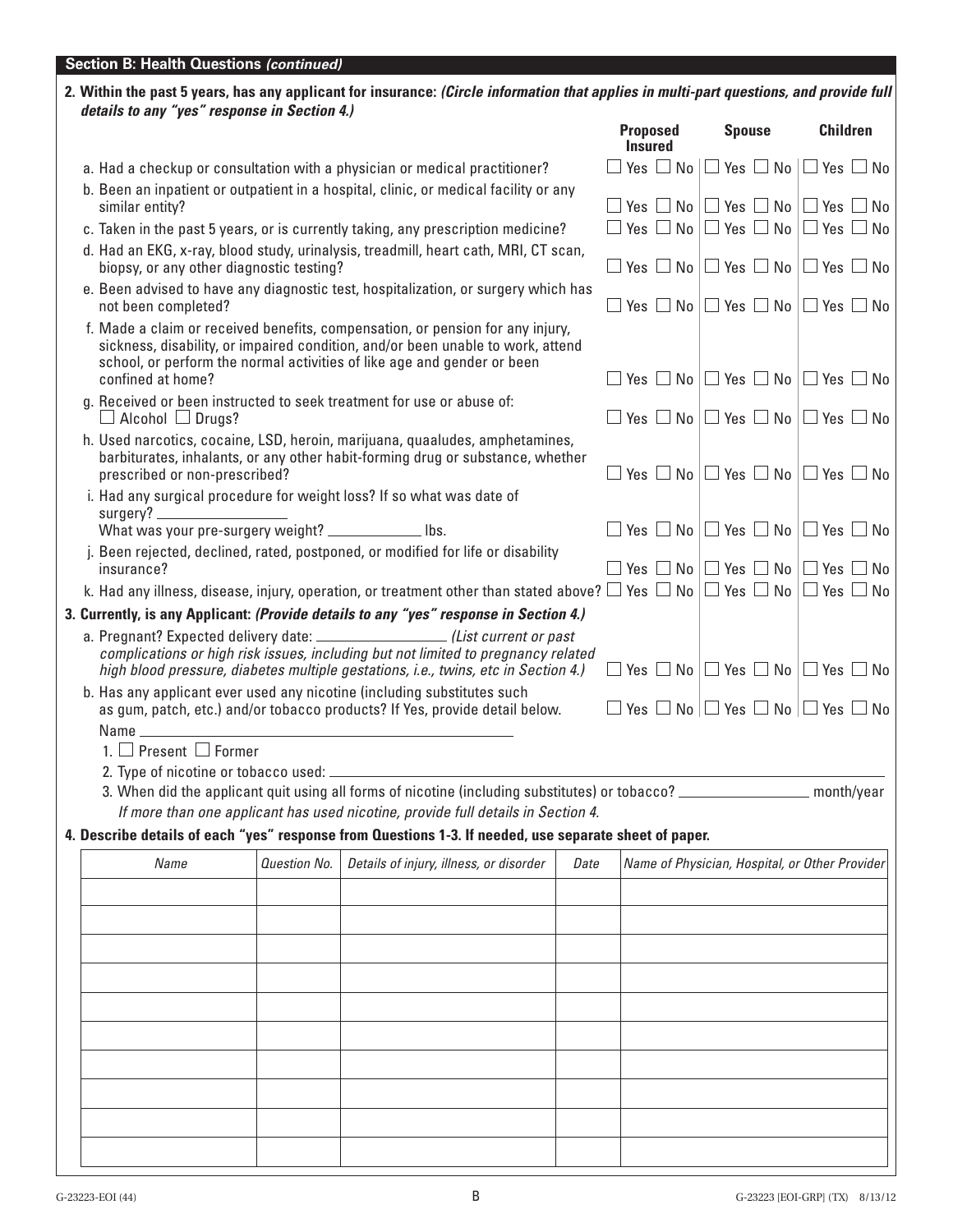#### **Authorization and Acknowledgement**

I/we authorize any physician, medical practitioner, hospital, medical facility, insurance company, pharmaceutical databases, DMV and the MIB to give to American United Life Insurance Company® (AUL) and its reinsurers any of the following information about me (and my spouse and/or my dependents, if they are to be insured): facts about physical and mental health; medical care, advice or treatment; prescriptions, hobbies, other insurance, flying record, and driving record (which may include but is not limited to existing address); age, occupation, income and the use of alcohol, drugs and tobacco. **This authorization does not authorize the release of genetic screening or testing results.** All sources except the MIB may give these facts to any insurance support organization authorized by AUL to collect and transmit them. This data will be used to determine eligibility for insurance. A photocopy of this form shall be as valid as the original. I/we authorize American United Life Insurance Company® (AUL) and its reinsurers to make a brief report of my personal health information to MIB. This authorization will be valid for 24 months from the date shown below. In Arizona, this authorization is limited to 180-days for disclosure of HIV-related information. I/we understand that any person requesting to be insured may be asked to take a physical exam, where tests may be made of blood and urine. These tests may include tests for the presence and/or level of blood sugar, cocaine or other drugs, cholesterol, nicotine and, where permitted by law, antibodies to the Acquired Immune Deficiency Syndrome virus. If an investigative consumer report is made, I/we can choose to be interviewed and to receive a copy of the report upon request.

The undersigned: 1) represents that the statements and answers given on this form are true and complete to the best of my/our knowledge and belief; 2) understands and agrees that any insurance that shall be issued is in consideration of these statements being complete and correct and benefits under any policy will be paid only if AUL or its claims administrator decides in its discretion the applicant is entitled to them; 3) I/we certify that all notices contained herein were read and understood prior to my/our completion of this form; 4) has received and kept a full and complete copy of this Statement of Insurability, as well as any changed or updated copies involved in the underwriting of this request for insurance; and 5) has received the Notice of Insurance Practices, the Medical Information Bureau Notice, the Fair Credit Reporting Act Notice and this Authorization and Acknowledgment.

#### **Signatures**

| Signature of Proposed Insured / Employee    | Mo. / Day / Year | Signature of Spouse / Partner           | Mo. / Day / Year |  |
|---------------------------------------------|------------------|-----------------------------------------|------------------|--|
| Printed Name of Proposed Insured / Employee |                  | Printed Name of Spouse / Partner        |                  |  |
|                                             |                  | Signature of Dependent Child Age 18+    | Mo. / Day / Year |  |
|                                             |                  | Printed Name of Dependent Child Age 18+ |                  |  |